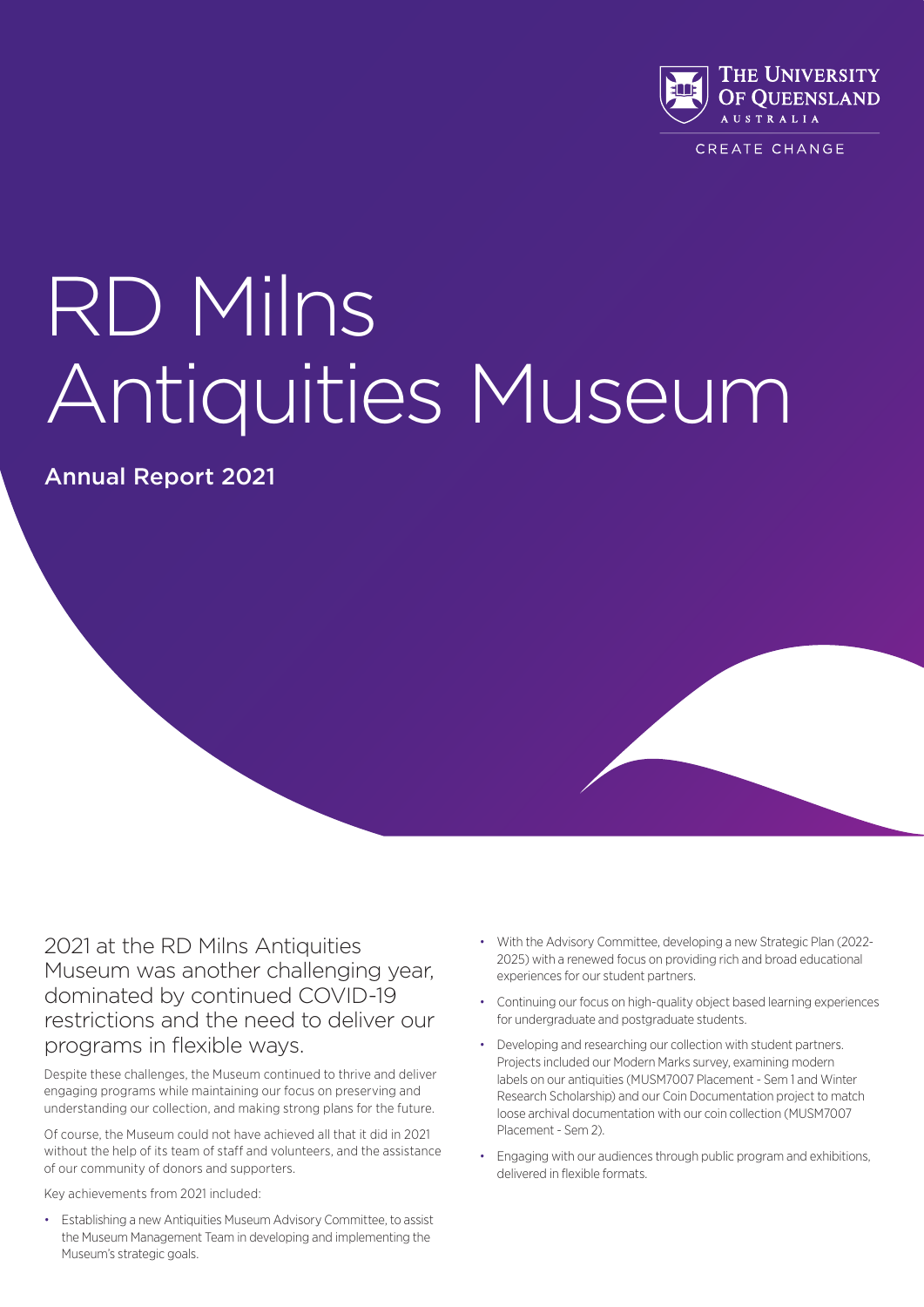## Teaching Activities

Student access to our collection during undergraduate and postgraduate classes is central to the Museum's mission of connecting students with the past.

In 2021, we continued to provide a range of classroom based learning experiences for almost 1000 students, supported by our expert staff and supplemented by access to the collection for assessment activities. These classes included:

- ANCH1240: Rise of Greece (1 tutorial, 1 assignment, 253 students)
- ANCH2030: Myth Magic and Religion (2 tutorials, 1 assignment, 119 students)
- ANCH2130: Alexander the Great (1 tutorial, 1 assignment, 39 students)
- ANCH2230: Roman Empire (1 guest-lecture, 1 assignment, 77 students)
- ARCA2150: Ancient Civilisations (6 practicals, 1 assignment, 31 students)\*
- MUSM7002: Collections (1 collection tour + 2 practicals, 30 students)
- MUSM7007: Internship (2 work placements of 10 days, 2 students)
- **LATN1110: Introductory Latin** (1 practical, 56 students)
- ANCH2301: Ancient Art and Archaeology (10 tutorials, 1 assignment, 49 students)\*
- ANCH1250: Rise of Ancient Rome (1 tutorial, 1 assignment, 159 students)
- **ANCH6900: Documentary Evidence** (8 seminars, 2 assignments, 17 students)
- ANCH3550: Special Topic in Ancient History (1 assignment, 67 students)
- ANCH3570: Culture Identity and Power (24 students)
- LATN2120: Intermediate Latin (1 practical, 21 students)
- RELN2300: Hinduism in India and Beyond (1 class visit, 16 students)

\*flagship course

## Engagement

#### With continued COVID-19 restrictions in place across the nation, the Museum's regular engagement activities were limited in 2021.

Digital activities remained popular and the Museum also participated in some in-person events in partnership with external organisations. Updates to the Museum's exhibition program also continued.

Engagement programs in 2021 included:

- **Doing Archaeology in Mandate Jerusalem** (Online Panel, 16 June 2021, 6:30pm, 33 attendees) with Dr Sary Zananiri (Leiden), Dr Sarah Irving (Edge Hill) and Ms Mathilde Sigalas (Geneva).
- **School Education Programs** (487 visitors) were heavily impacted by ongoing COVID-19 restrictions.
- **The Shellal Mosaic: Archaeological, Textual and Visual Traditions** (FOA Sunday Series, 2 May 2021 2:30pm), by James Donaldson. A talk by Dr Janette McWilliam was cancelled due to COVID-19 restrictions.
- **Collecting Antiquities During Wartime** (Queensland Museum Talk, 22 April 2021, 6:00pm, 100 attendees - SOLD OUT) by James Donaldson as part of our First World War Antiquities Project.
- **Exploring the archives of JH Iliffe** (Chau Chak Wing Museum Online Talk, 19 August 2021, 6:30pm, 87 attendees) by James Donaldson.
- **Recognising the Divine** (Permanent Exhibition, ongoing) curated by Samantha Levick and James Donaldson.
- **Hindsight: Selected New Acquisitions 2000 2020**  (Major Exhibition, 2021 - 2022) curated by James Donaldson, Janette McWilliam and Alessandra Schultz.

#### Philanthropy

The Museum is supported by a community who help us to achieve our mission to bring the material culture of the ancient world to students.

We would like to recognise and thank our donors for their generous contributions in 2021.

#### \$10,000 +

• One Anonymous Donor

#### \$5,000 - \$9,999

• No Donors at this level

#### \$1,000 - \$4,999

- Prof. A Blanshard
- The Classics and Ancient History Society
- Mr G Kerr and Ms H Jeffery\*
- One Anonymous Donor
- <\$1,000
- Mrs E Biermann
- Ms M Brough
- Ms J Christopher
- Mrs K Ferrett
- Ms J Greensill
- Ms R Hurst
- Ms R Jackson
- Mr M Kanowski
- Dr D Loch
- Dr M Moffett
- Dr C Muir
- Dr C Porter
- Dr G Powell AM
- Dr S Puttock\*
- Mrs M Rahman
- Mrs L Sommerfeld
- Ms M Witty
- Three Anonymous Donors
- \*Denotes a donation in-kind.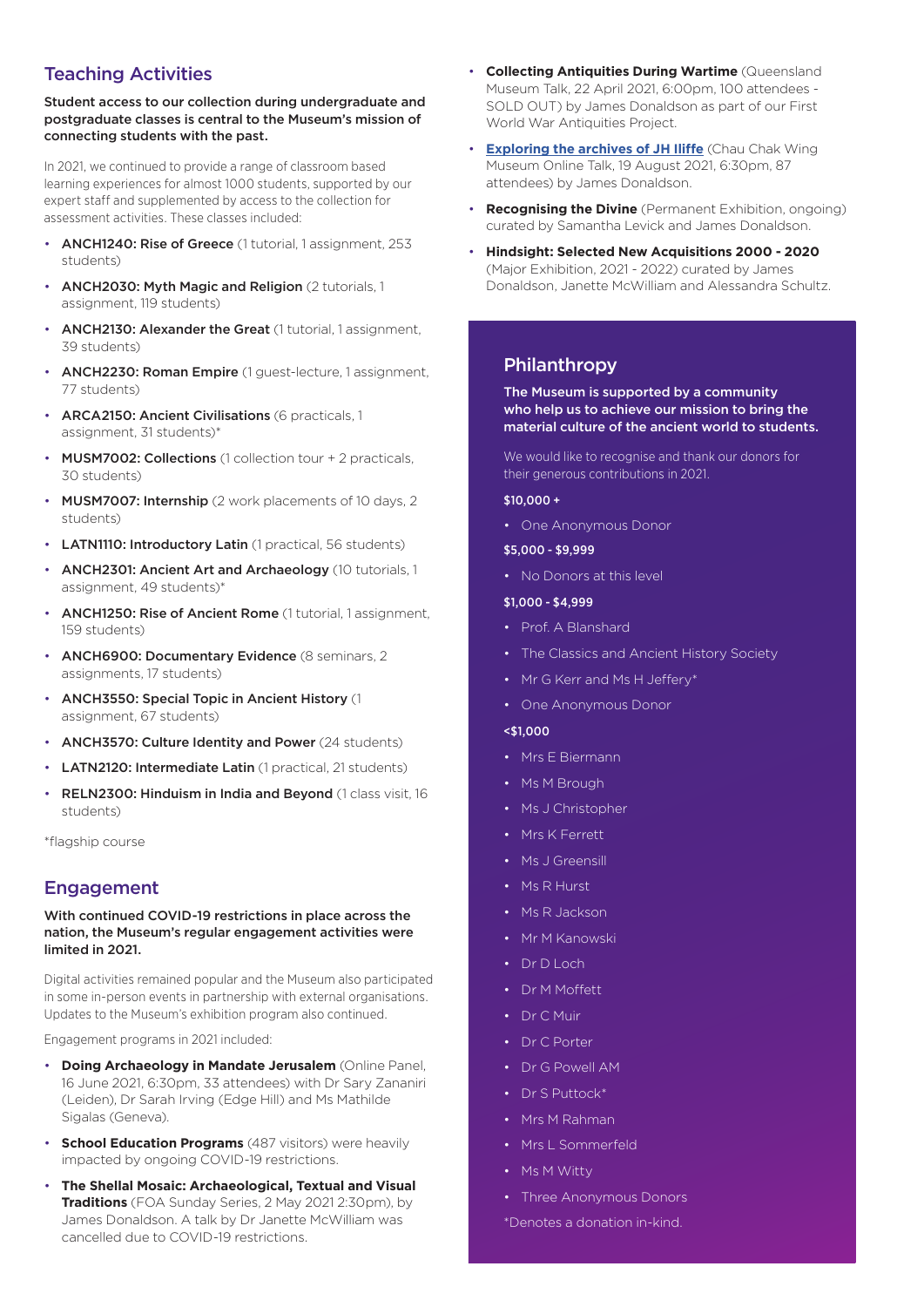

## Collection Development

The Museum added several new artefacts to its permanent collection in 2021, thanks to the support of our generous community of donors.

New acquisitions included:

- **Bell Krater with Wavy Line** (Pictured), Terracotta, 700-400 BC, Italian. Gift of Mr G Kerr and Ms H Jeffery, Labrador, 2021.
- **Cistophoric Tetradrachm of Ephesos**, Silver, 82-81 BC, Hellenistic. Purchased from Colonial Coins and Medals, Brisbane, with funds from the UQ Pastoral Reading Group in memory of Em. Prof. RD Milns AM, 2021.
- **Tetradrachm of Maroneia**, Silver, 148-146 BC, Hellenistic. Purchased from Colonial Coins and Medals, Brisbane,

## Strategic Plan 2022 - 25

The Antiquities Museum's Strategic Plan 2022-25 refocuses our activities on providing high-quality experiences to our student partners. It also recognises the central role that our nationally important collection plays in engaging with our diverse communities, inside and outside of the University.

The 2022-25 Strategic Plan is divided into three broad sections with associated goals:

#### Teaching and Learning

- Transform our undergraduate classroom sessions to add impact and value.
- Formalise a range of extra-curricular volunteering, intern and employment opportunities for students.
- Explore ways Museum programs can contribute to emerging areas of the Higher Education Sector.

#### Collection and Research

- Continue to build knowledge about our existing collection, supported by students.
- Place the Museum's collection within world and cultural contexts.

#### Enriching our Communities

- Re-establish a range of programs to transform the Museum into a hub for interaction with the past.
- Explore ways to deepen the Museum's reach into our diverse communities.
- Explore approaches to make the Museum and its programming more inclusive, diverse and accessible.

To receive a copy of the Museum's full Strategic Plan (2022-25), contact us or visit our website.

in memory of Em. Prof. RD Milns AM, 2021. • **Two Bracelets**, Glass, AD 200- 600, Roman from Palestine(?). Gift of Dr Sonia Puttock,

with funds from the UQ Pastoral Reading Group

Brisbane, 2021. For full artefact information and collecting histories, visit:

https://www.uq.edu.au/ antiquities/collection/catalogue